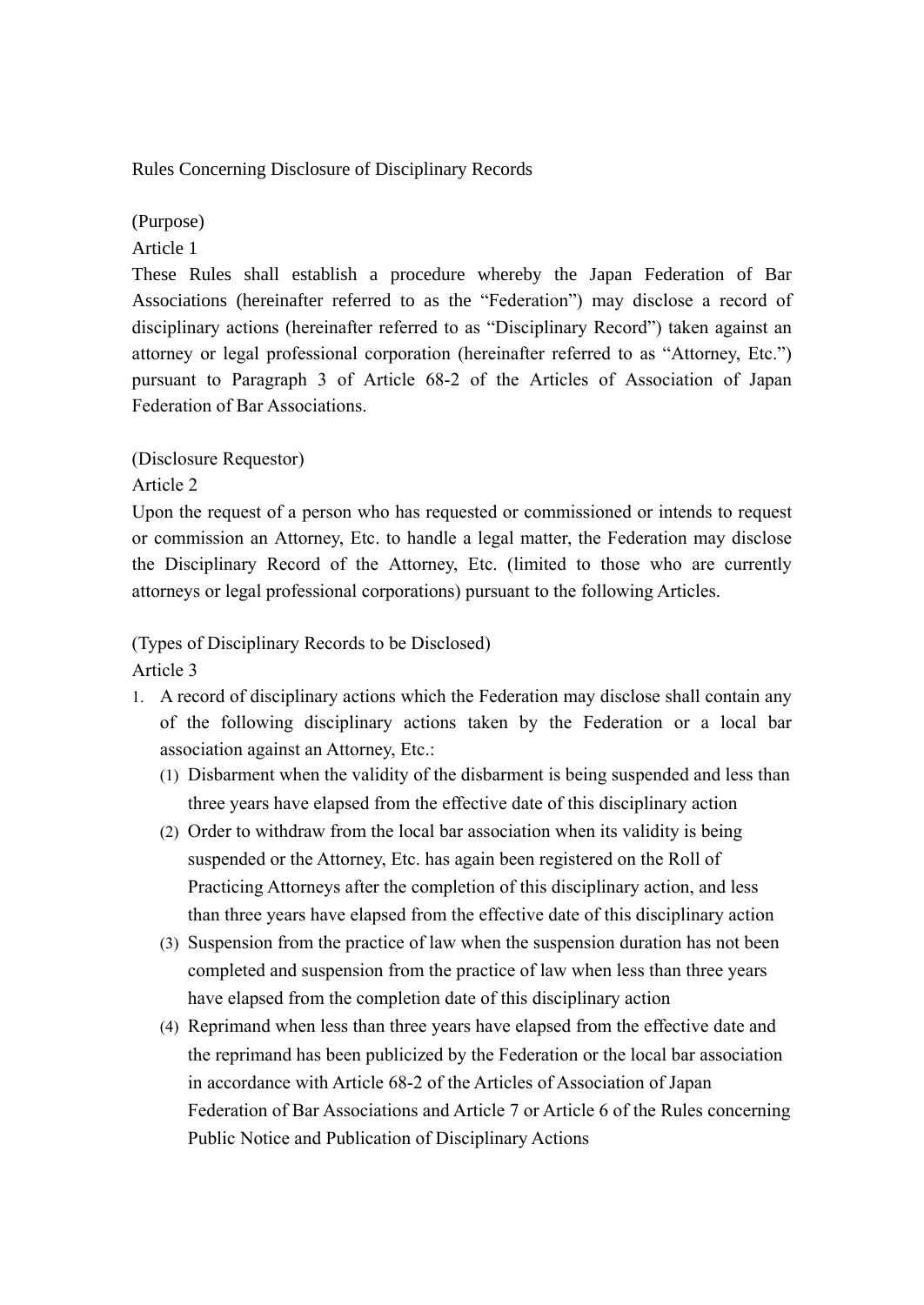2. The number of days during the suspension of the validity of a disciplinary action shall not be included within the periods of time prescribed in Items (2) and (3) of the preceding Paragraph.

(Contents of Disciplinary Record to be Disclosed)

### Article 4

The contents of a Disciplinary Record to be disclosed by the Federation shall contain the following information:

- (1) Information on the type of disciplinary action: disbarment, order to withdraw from the local bar association, suspension from the practice of law, or reprimand, and the duration of the suspension from the practice of law
- (2) The dates when the disciplinary actions came into force
- (3) Summaries of the reasons for the disciplinary actions
- (4) In the event that an appeal for investigation in accordance with Article 59 of the Practicing Attorney Law (Law No. 205 of 1949, hereinafter referred to as "the Law") or a lawsuit for cancellation in accordance with Paragraph 1 of Article 61 of the Law is pending, remarks to that effect
- (5) In the event that the Attorney, Etc. has received a decision to suspend the validity of a disciplinary action, remarks to that effect and the date of the decision
- (6) In the event that the decision prescribed in the preceding Item loses its validity, remarks to that effect and the date of invalidation

(Procedure for Disclosure Request)

Article 5

- 1. The Federation shall require a person who requests the disclosure of a disciplinary record of an Attorney, Etc. (hereinafter referred to as "Requestor") to submit a document with the following matters and his/her seal.
	- (1) The Requestor's name, address, and telephone number, or the Requestor's organizational name, its representative's name, location of its main office, and telephone number
	- (2) When the subject of a disclosure request is an attorney, the name and office of the attorney, and in the event of a legal professional corporation, its name, and the name and address of its main law office
	- (3) A summary of the matter which has been or is to be requested or commissioned to the subject Attorney, Etc. (hereinafter referred to as "Requestee Attorney,  $Etc.'$
	- (4) Reasons for which disclosure is required
	- (5) A pledge not to reveal the disciplinary record disclosed by the Federation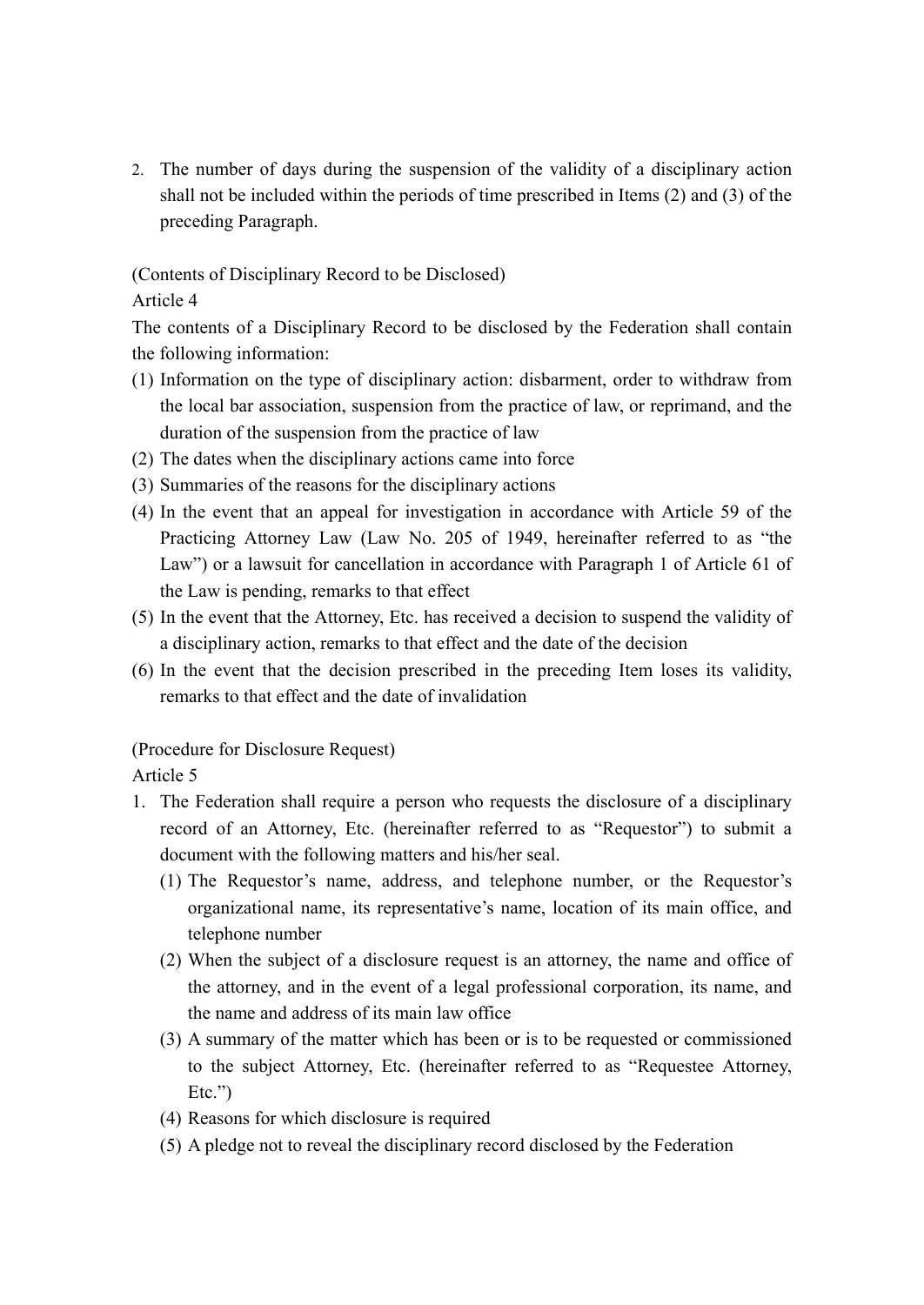2. A Requestor shall attach, in the case of a natural person, a copy of documents necessary to confirm the Requestor's identity, and in the case of a juridical person or another organization, a certificate of eligibility, to the document prescribed in the preceding paragraph.

\*From the day specified by the Board of Governors within a period not to exceed two years from the date of enactment (December 5, 2008), "the name and office of the attorney" in Item 2 of Paragraph 1 of Article 5 shall be amended to "the name (in the event that the attorney is using his/her professional name, the professional name may be written) and office of the attorney".

## (Method of Disclosure)

Article 6

- 1. Upon receipt of the document prescribed in the preceding Article, the Federation shall send the Requestor the information prescribed in Article 4 in writing by registered and certified mail without any delay to the Requestor's address or the location of the main office provided in accordance with Item 1 of Paragraph 1 of the preceding Article unless the Federation recognizes that the reasons for disclosure prescribed in Item 4 of Paragraph 1 of the proceeding Article are unreasonable.
- 2. If there is no record of disciplinary actions prescribed in Article 3 taken against the Requestee Attorney, Etc., the Federation shall so inform the Requestor by the method prescribed in the proceeding Paragraph.

### (Additional Notice)

Article 7

In the event that the Federation has decided to cancel or change the disciplinary action against the Requestee Attorney, Etc. upon an appeal for investigation filed pursuant to Article 59 of the Law, or the disciplinary action has been rescinded by the final ruling of a lawsuit for cancellation thereof pursuant to Paragraph 1 of Article 61 of the Law, the Federation shall notify, if the Requestee Attorney, Etc. has so requested, the person who received the information prescribed in Paragraph 1 of the preceding Article about the said decision or final ruling by registered and certified mail to the address or the location of the main office provided pursuant to Item 1 of Paragraph 1 of Article 5.

## (Inquiry)

Article 8

- 1. An Attorney, Etc. may make an inquiry to the Federation whether there have been any requests made to disclose his/her disciplinary record in the past three years.
- 2. An inquiry prescribed in the preceding paragraph shall be made in writing.